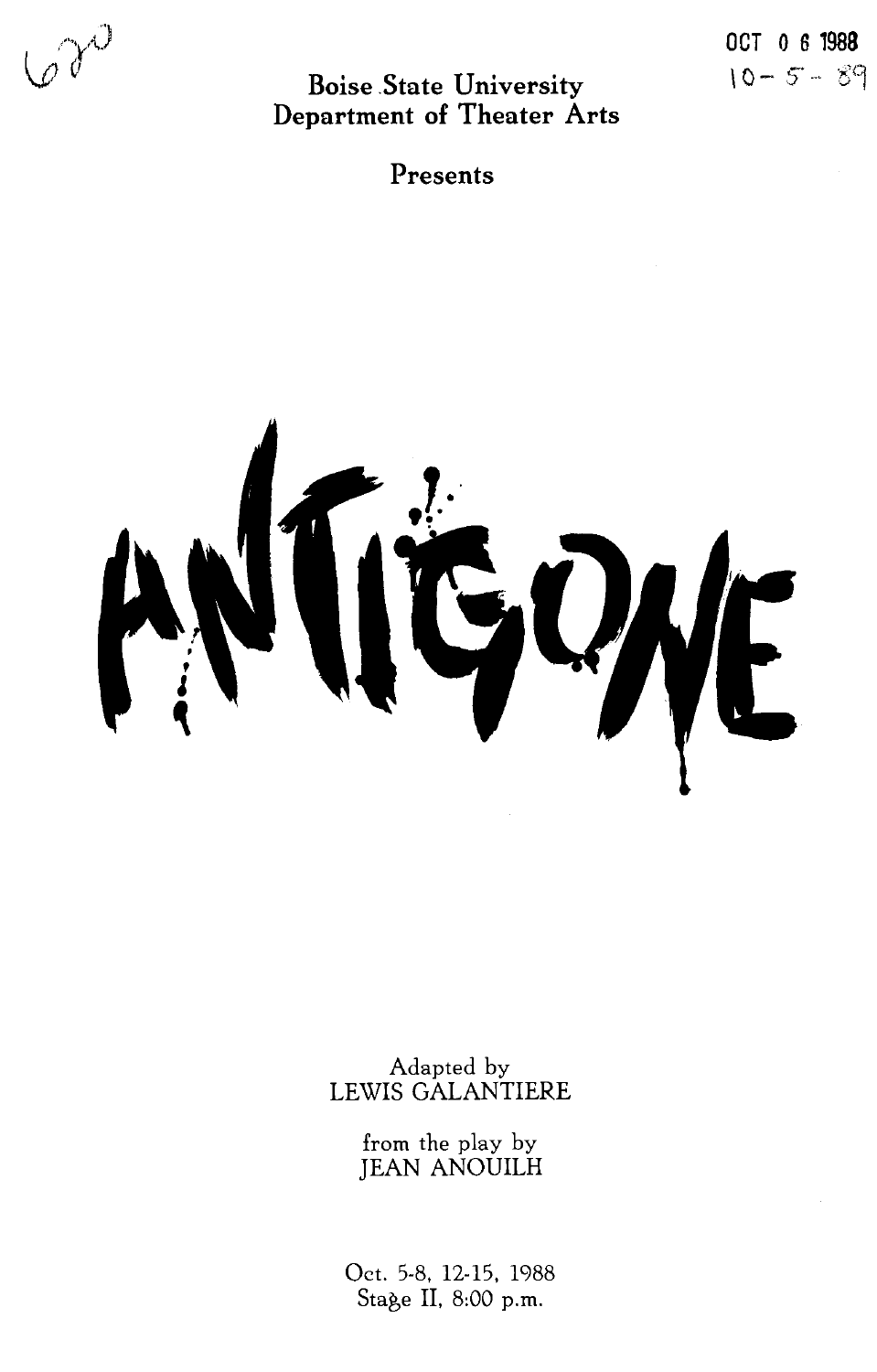ANTIGOME

| AntigoneValerie Peterson      |
|-------------------------------|
|                               |
|                               |
|                               |
|                               |
| First Guard James Hammer      |
| Second Guard Robert Parsley   |
| Third Guard Brian Crosthwaite |
| Messenger. Stephen Mitchell   |
| Secretary Raylene Dodson      |
|                               |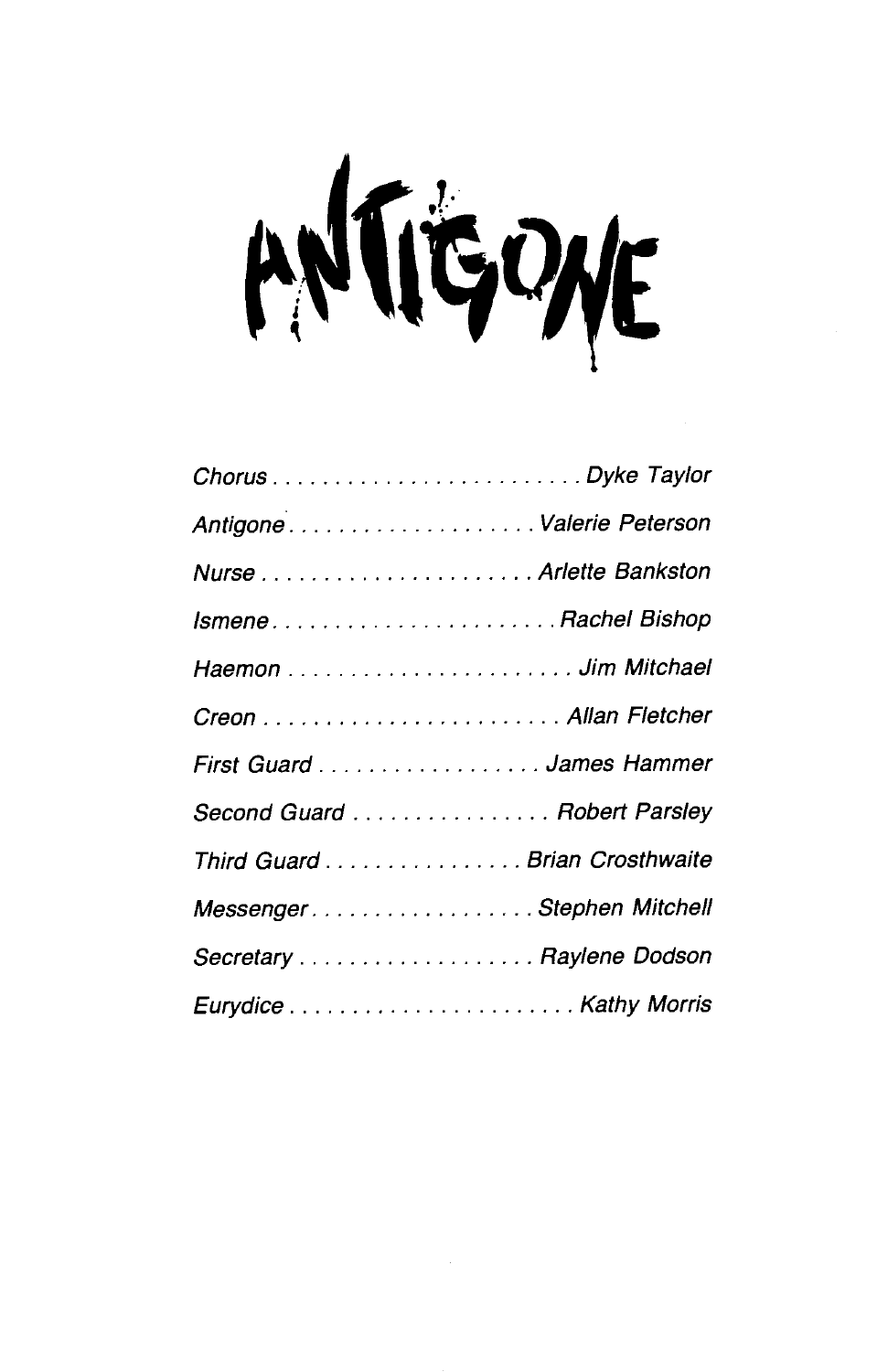| Director William Shankweiler                                  |  |
|---------------------------------------------------------------|--|
| Set DesignerStephen R. Buss                                   |  |
| Costume Designer Renai Brogdon                                |  |
| Lighting Designer Ted Challenger                              |  |
| Stage Manager Kathy Morris                                    |  |
| House Manager Chris Thometz                                   |  |
| Sound Sarah Freund                                            |  |
| Master Electricians Brent Johnson<br><b>Sydney Anderson</b>   |  |
|                                                               |  |
| Publicity Sandy Cavanaugh<br>Lucas McClure<br>Tamara Thompson |  |
| Poster Graphics Diana Slade                                   |  |

Acknowledgements: KBCI, KBOI, KQFC, K-106, KESR, KLITE, KIDO and Pro Printing

> Produced by special arrangement with Samuel French, Inc.